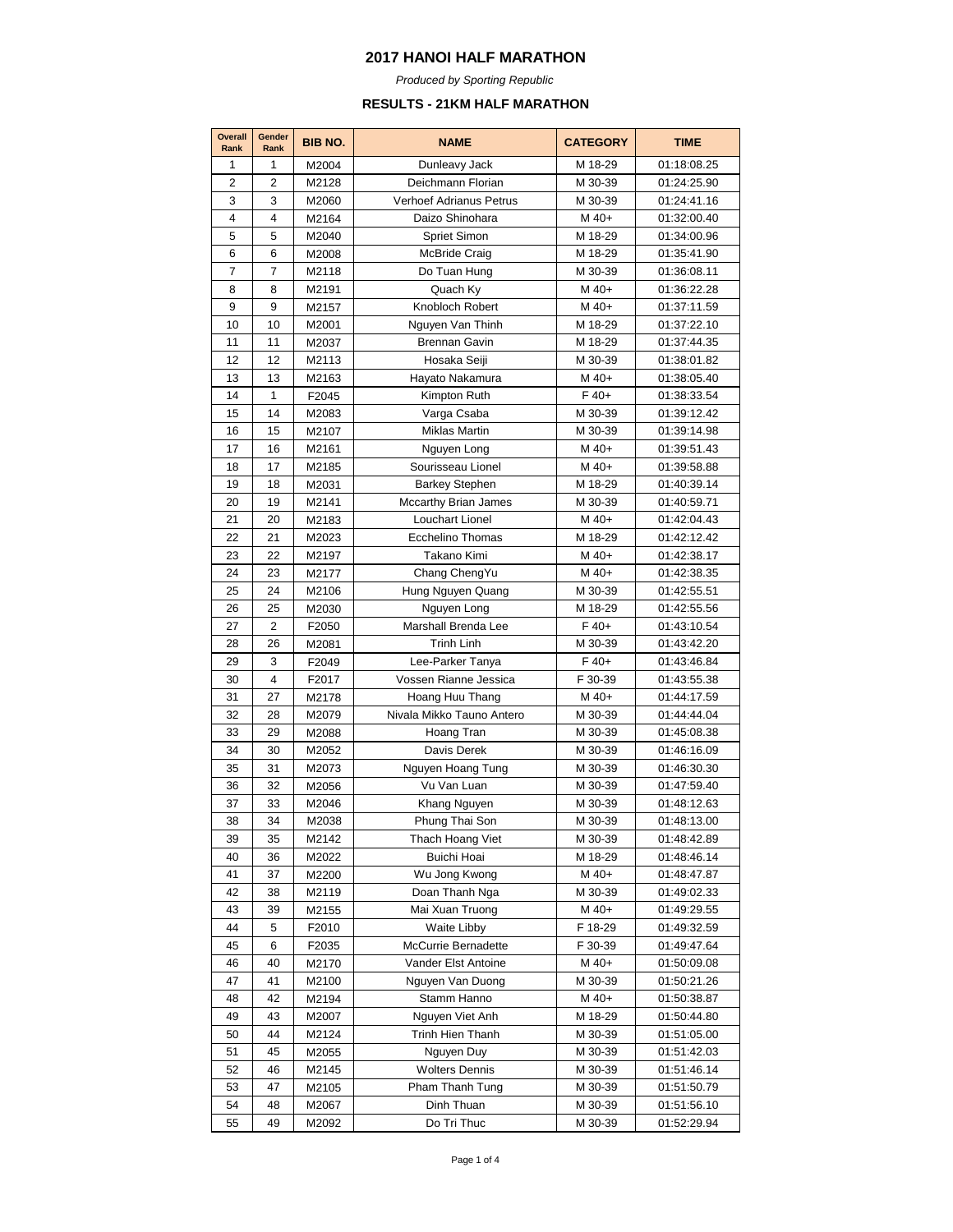| 56  | $\overline{7}$ | F2033 | Holden Laura                | F 30-39 | 01:52:30.08 |
|-----|----------------|-------|-----------------------------|---------|-------------|
| 57  | 50             | M2131 | Pham Van Tuan               | M 30-39 | 01:53:22.49 |
| 58  | 51             | M2058 | Tran Dai Nghia              | M 30-39 | 01:53:25.18 |
| 59  | 8              | F2046 | Neukom Josselyn             | F 40+   | 01:53:26.51 |
| 60  | 52             | M2026 | Pham Tran tung              | M 18-29 | 01:53:30.17 |
| 61  | 53             | M2172 | <b>Bouchot Alexandre</b>    | M 40+   | 01:53:31.27 |
| 62  | 54             | M2198 | Tawara Shiro                | M 40+   | 01:53:44.37 |
| 63  | 55             | M2066 | Hoang Thao Nguyen           | M 30-39 | 01:54:08.08 |
| 64  |                |       |                             |         |             |
|     | 56             | M2153 | Bui Thang                   | M 30-39 | 01:54:17.49 |
| 65  | 57             | M2064 | Le Nhan                     | M 30-39 | 01:54:22.49 |
| 66  | 58             | M2044 | <b>BACH NGUYEN XUAN</b>     | M 30-39 | 01:54:38.27 |
| 67  | 59             | M2047 | Minh Nguyen                 | M 30-39 | 01:55:30.43 |
| 68  | 60             | M2169 | Tran Anh Dung               | M 40+   | 01:55:31.77 |
| 69  | 61             | M2136 | Khoa Mac                    | M 30-39 | 01:55:31.87 |
| 70  | 62             | M2050 | Khoa Tran                   | M 30-39 | 01:55:38.76 |
| 71  | 63             | M2059 | Pham Dac Toan               | M 30-39 | 01:56:13.05 |
| 72  | 64             | M2135 | HleU Vu VaN                 | M 30-39 | 01:56:28.16 |
| 73  | 9              | F2038 | <b>Bordier Marion</b>       | $F40+$  | 01:56:39.23 |
| 74  | 65             | M2072 | Bui Thanh Dat               | M 30-39 | 01:57:41.12 |
| 75  | 66             | M2117 | Vu Quoc Dat                 | M 30-39 | 01:57:47.74 |
| 76  | 67             | M2154 | Phan Quoc Bao               | M 40+   | 01:57:48.09 |
| 77  | 68             | M2201 | Ingold Christian            | M 40+   | 01:57:53.84 |
| 78  | 10             | F2041 | Schaub Anne                 | $F 40+$ | 01:58:19.93 |
| 79  | 69             | M2190 | Cortes Garcia Antonio       | M 40+   | 01:58:37.58 |
| 80  | 70             |       |                             | M 30-39 | 01:58:46.80 |
|     |                | M2150 | Stockslager Jason           |         |             |
| 81  | 11             | F2001 | Le Thi Ngoc                 | F 18-29 | 01:58:51.08 |
| 82  | 12             | F2004 | Lancaster Michelle          | F 18-29 | 01:59:11.87 |
| 83  | 71             | M2122 | <b>Edwards Timothy Alan</b> | M 30-39 | 01:59:20.88 |
| 84  | 72             | M2093 | Le Viet Chung               | M 30-39 | 01:59:34.05 |
| 85  | 73             | M2120 | Chen YenBo                  | M 30-39 | 01:59:39.70 |
| 86  | 74             | M2086 | Dinh Tung                   | M 30-39 | 01:59:53.06 |
| 87  | 75             | M2193 | Nguyen Manh Hung            | M 40+   | 02:00:09.45 |
| 88  | 76             | M2127 | Caley Arron                 | M 30-39 | 02:00:13.21 |
| 89  | 77             | M2005 | Levan Aicong                | M 18-29 | 02:00:47.61 |
| 90  | 78             | M2171 | Tran Anh Tuan               | M 40+   | 02:00:53.20 |
| 91  | 13             | F2044 | <b>Bienabe Estelle</b>      | F 40+   | 02:02:05.22 |
| 92  | 14             | F2032 | Pham Hai                    | F 30-39 | 02:02:12.19 |
| 93  | 15             | F2003 | Patel Maya                  | F 18-29 | 02:02:14.40 |
| 94  | 79             | M2158 | DAU ANH TUAN                | M 40+   | 02:02:27.12 |
| 95  | 80             | M2179 | Dao Huy                     | M 40+   | 02:02:29.28 |
| 96  | 81             | M2102 | HUNG TRINH VAN              | M 30-39 | 02:02:33.54 |
| 97  | 82             | M2139 | <b>Sherrill Douglas</b>     | M 30-39 | 02:02:51.32 |
| 98  | 83             | M2043 | Azzopardi Shawn             | M 30-39 | 02:02:59.02 |
| 99  | 84             | M2075 | Ho Minh Hieu                | M 30-39 |             |
|     |                |       |                             |         | 02:03:23.42 |
| 100 | 85             | M2027 | <b>Bouffart Axel</b>        | M 18-29 | 02:03:25.63 |
| 101 | 86             | M2186 | Kitagawa Koichi             | M 40+   | 02:03:54.47 |
| 102 | 87             | M2021 | Van Hop Le                  | M 18-29 | 02:03:57.29 |
| 103 | 16             | F2015 | Saiganova Olena             | F 30-39 | 02:03:57.35 |
| 104 | 88             | M2114 | Nguyen Quoc Toan            | M 30-39 | 02:04:06.70 |
| 105 | 17             | F2037 | Phuong Thanh phuong         | $F40+$  | 02:04:13.15 |
| 106 | 89             | M2146 | Lo HuaiSung                 | M 30-39 | 02:04:39.92 |
| 107 | 90             | M2160 | HONG NHAT LE HONG NHAT      | M 40+   | 02:05:00.88 |
| 108 | 18             | F2019 | DOAN THU TRANG              | F 30-39 | 02:05:23.60 |
| 109 | 91             | M2144 | <b>Nguyet Viet Dung</b>     | M 30-39 | 02:05:28.78 |
| 110 | 92             | M2076 | Linh Nguyen Van             | M 30-39 | 02:05:57.07 |
| 111 | 19             | F2016 | Charbonneau Emily           | F 30-39 | 02:06:00.46 |
| 112 | 93             | M2002 | Meyer Armand                | M 18-29 | 02:06:11.01 |
| 113 | 94             | M2116 | Nguyen Xuan Thinh           | M 30-39 | 02:06:11.15 |
| 114 | 95             | M2143 | Nguyen Quang Huy            | M 30-39 | 02:06:24.07 |
|     |                |       |                             |         |             |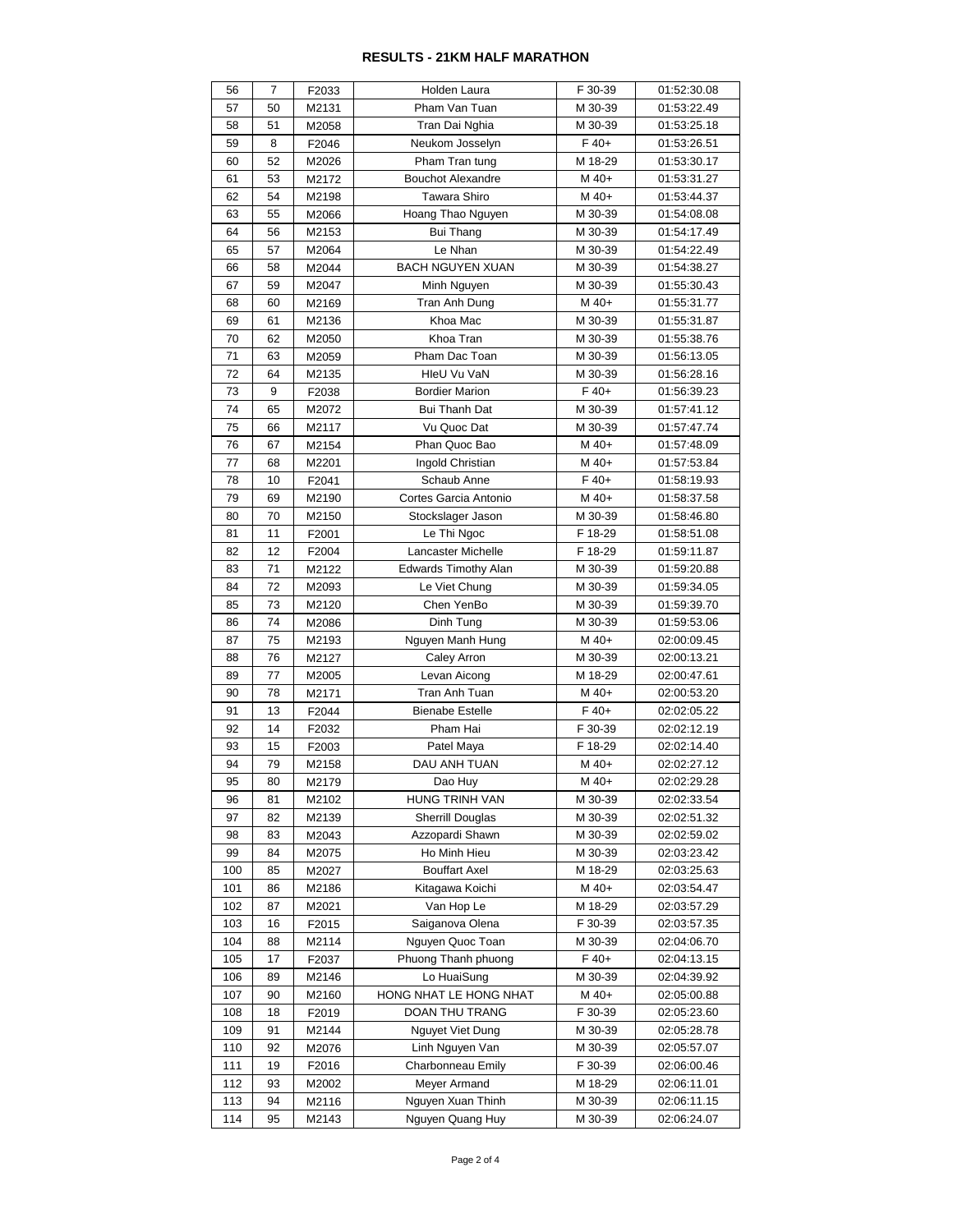| 115 | 96  | M2182 | Dao Thanh Tung            | M 40+   | 02:06:28.93 |
|-----|-----|-------|---------------------------|---------|-------------|
| 116 | 97  | M2065 | Vu Trung                  | M 30-39 | 02:06:34.52 |
| 117 | 20  | F2022 | Thuy Nguyen               | F 30-39 | 02:06:54.66 |
| 118 | 98  | M2045 | Vu Thanh Nam              | M 30-39 | 02:07:02.83 |
| 119 | 99  | M2035 | Nguyen The Nang           | M 18-29 | 02:07:05.57 |
| 120 | 100 | M2025 | Vuong Pham                | M 18-29 | 02:07:16.83 |
| 121 | 101 | M2097 | Pham Cong Khanh           | M 30-39 | 02:07:17.52 |
| 122 | 21  | F2011 | Van Do Tuong              | F 18-29 | 02:07:28.56 |
| 123 | 22  | F2028 | Kotze Petro               | F 30-39 | 02:07:29.89 |
| 124 | 102 |       | Bui Xuan Hoang            | M 30-39 | 02:07:46.46 |
|     |     | M2151 |                           |         |             |
| 125 | 103 | M2180 | Namhai Trinh              | M 40+   | 02:08:18.04 |
| 126 | 104 | M2091 | Ngoc Vu                   | M 30-39 | 02:08:24.25 |
| 127 | 105 | M2126 | Gormley Liam Conor        | M 30-39 | 02:08:33.70 |
| 128 | 106 | M2051 | Hirota Yu                 | M 30-39 | 02:10:21.03 |
| 129 | 107 | M2033 | Nguyen Tuong Lam          | M 18-29 | 02:11:26.37 |
| 130 | 108 | M2195 | Lesueur Didier            | M 40+   | 02:12:13.40 |
| 131 | 23  | F2005 | Kavanagh Ruth             | F 18-29 | 02:12:34.53 |
| 132 | 109 | M2133 | Long Le Hai               | M 30-39 | 02:13:09.05 |
| 133 | 110 | M2098 | Tung Le Son               | M 30-39 | 02:13:09.98 |
| 134 | 111 | M2121 | Dinh Xuan Thang           | M 30-39 | 02:13:23.00 |
| 135 | 112 | M2013 | <b>Hleu Nguyen</b>        | M 18-29 | 02:13:35.44 |
| 136 | 113 | M2176 | Nguyen Ngoc Tuyen         | M 40+   | 02:13:37.69 |
| 137 | 114 | M2125 | Beydon Nicolas Hubert     | M 30-39 | 02:13:37.80 |
| 138 | 24  | F2013 | Hirasuga Emiko            | F 30-39 | 02:14:25.15 |
| 139 | 115 | M2165 | Ha Minh                   | M 40+   | 02:14:25.24 |
| 140 | 116 | M2188 | Pham Tuan                 | M 40+   | 02:14:35.00 |
| 141 | 117 | M2094 | Nghiem Minh               | M 30-39 | 02:14:51.48 |
| 142 | 118 | M2078 | Vu Thanh                  | M 30-39 | 02:15:01.60 |
| 143 | 119 | M2156 | Hung Dao Gia              | M 40+   | 02:15:08.03 |
| 144 | 120 | M2110 | Tran Anh Tuan             | M 30-39 | 02:15:10.90 |
| 145 | 25  | F2014 | Duong Hoe                 | F 30-39 | 02:15:23.91 |
| 146 | 121 | M2175 | SU WEN JUN                | M 40+   | 02:15:33.91 |
|     |     |       |                           |         |             |
| 147 | 122 | M2099 | Smadiyarov Aibek          | M 30-39 | 02:16:18.28 |
| 148 | 26  | F2031 | Natali Delphine           | F 30-39 | 02:16:39.25 |
| 149 | 27  | F2006 | Smith Niola               | F 18-29 | 02:16:46.24 |
| 150 | 28  | F2012 | <b>Mitchell Christine</b> | F 18-29 | 02:17:02.68 |
| 151 | 29  | F2002 | <b>Power Mollie</b>       | F 18-29 | 02:17:06.40 |
| 152 | 123 | M2152 | <b>NGUYEN QUANG</b>       | M 30-39 | 02:17:54.95 |
| 153 | 124 | M2149 | Vu Le Tuan                | M 30-39 | 02:18:00.45 |
| 154 | 125 | M2129 | Tran Tuan Nhat            | M 30-39 | 02:18:09.54 |
| 155 | 30  | F2040 | <b>DELGADO TANIA</b>      | $F40+$  | 02:18:36.65 |
| 156 | 126 | M2101 | Quan Nguyen Manh          | M 30-39 | 02:19:25.21 |
| 157 | 127 | M2192 | LEE SHENG-MING            | M 40+   | 02:19:46.34 |
| 158 | 31  | F2051 | Phan Thi Quynh Trang      | F 18-29 | 02:20:19.66 |
| 159 | 128 | M2132 | NGUYEN HUU HAU            | M 30-39 | 02:20:20.74 |
| 160 | 32  | F2030 | Weekes Rachel             | F 30-39 | 02:20:38.16 |
| 161 | 129 | M2020 | Le Truong Tu              | M 18-29 | 02:20:39.09 |
| 162 | 130 | M2041 | <b>Kennedy Daniel</b>     | M 18-29 | 02:21:46.81 |
| 163 | 33  | F2021 | Bich Van Nguyen           | F 30-39 | 02:22:20.35 |
| 164 | 131 | M2115 | Dao Hoang                 | M 30-39 | 02:22:36.39 |
| 165 | 132 | M2196 | Aridome Osamu             | M 40+   | 02:22:47.24 |
| 166 | 34  | F2047 | Takeuchi Momoe            | F 40+   | 02:22:57.61 |
| 167 | 133 | M2162 | Nguyen Le Huy             | M 40+   | 02:23:14.96 |
| 168 | 134 | M2112 | Chang Wen Hsin            | M 30-39 | 02:24:08.02 |
| 169 | 135 | M2130 | Doan Luong Thien          | M 30-39 | 02:24:22.53 |
| 170 | 35  | F2024 | Dao Thi Thuy Lien         | F 30-39 | 02:24:26.48 |
| 171 | 136 | M2140 | Vu Anh Tuan               | M 30-39 | 02:24:26.57 |
| 172 | 137 | M2048 | Nguyen Ha                 | M 30-39 | 02:24:38.09 |
| 173 | 138 | M2168 | Nguyen Hoang Long         | M 40+   | 02:24:51.68 |
| 174 | 36  | F2034 | Priest Luminita           | F 30-39 | 02:25:15.37 |
|     |     |       |                           |         |             |